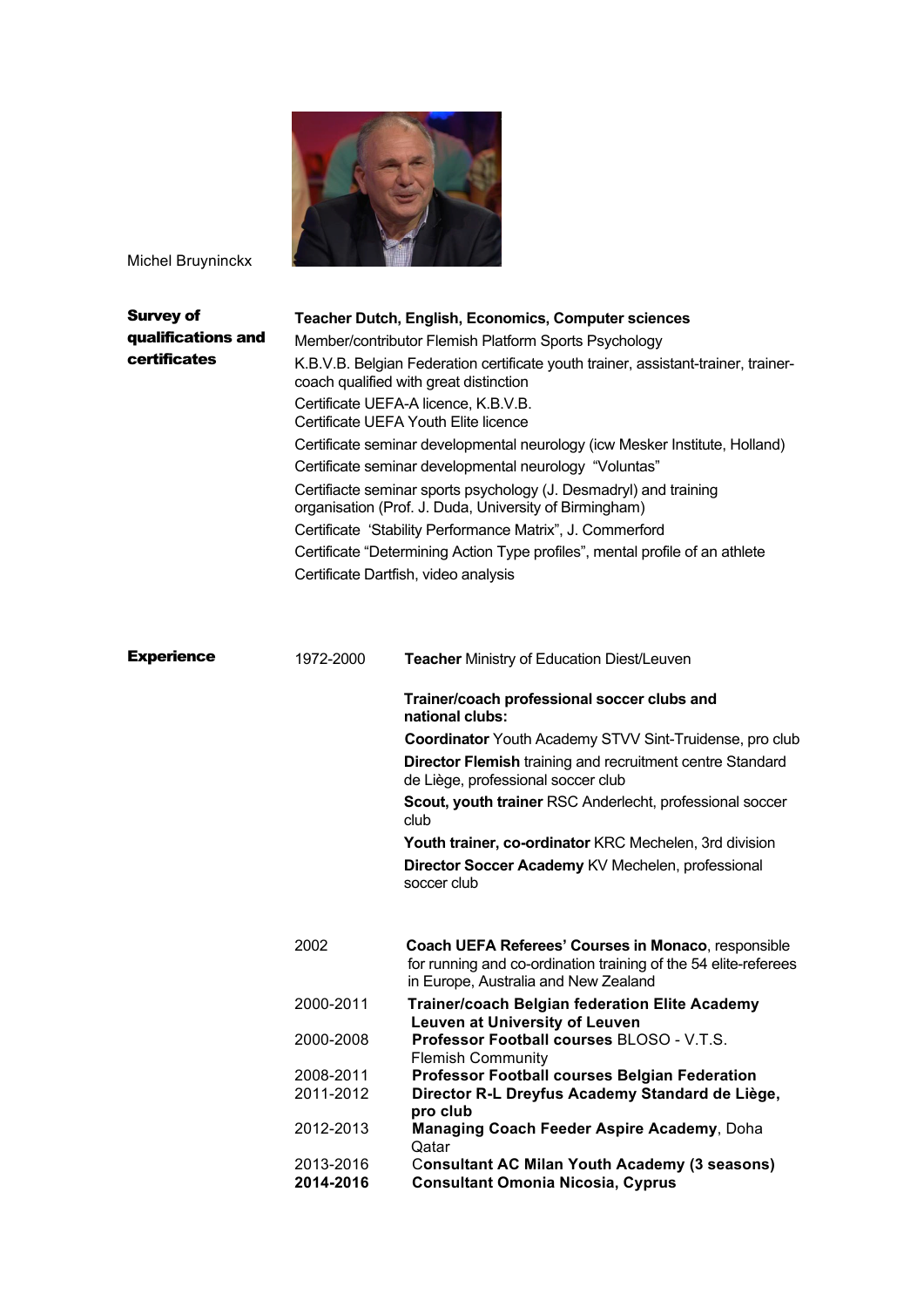| 2014-2017 | <b>Consultant FC Metz, France</b>                          |
|-----------|------------------------------------------------------------|
|           | Académie Generation Foot, Dakar, Senegal                   |
| 2014-2015 | <b>Workshops Cogitraining-Senseball for BFC (Belgian</b>   |
|           | <b>Coaches Association) and the Belgian Soccer</b>         |
|           | Federation (KBVB) in 7 provinces with attribution of       |
|           | points for UEFA Licenses                                   |
| 2015      | <b>Workshops Cogitraining-Senseball for CBV</b>            |
|           | (Coaches Professional Football Holland) under              |
|           | presidency of Leo Beenhakker                               |
|           | August 2015 Meeting with Zinedine Zidane in Real           |
|           | <b>Madrid</b>                                              |
| 2016      | <b>Presentation Cogitraining-Senseball Celtic Glasgow</b>  |
|           | <b>Presentation Cogitraining-Sensebal Levski Sofia</b>     |
|           | <b>Presentation Cogitraining-Senseball AS Roma</b>         |
| 2017      | <b>Presentation Cogitraining-Senseball Benfica Lisbon</b>  |
|           | <b>Presentation Cogitraining-Senseball to Abel Xavier,</b> |
|           | <b>National coach Mozambique</b>                           |
| 2017-2019 | <b>Consultant FC Lugano, pro club, Switzerland</b>         |
|           | Consultant FC Chiasso, pro club, Switzerland               |
| 2014-2019 | Consultant KRC Genk, pro club Belgium, 3 days              |
|           | workshops in January 2015 and 2016                         |

### Courses – lectures – workshops

- § **Teacher** Dutch, English, Economics, History, Computer Sciences (1rd, 2nd and 3rd degree secondary school)
- § **Teacher** Particular didactics **Higher Pedagogical Education**
- § **Teacher** company management **adult school**
- § **Teacher** computer sciences **adult school**
- Research on brain lateralisation, Catholic University Leuven and Mesker Institute Netherrlands
- § Missions for Ministry of Education 2000-2010 **Speaker clinic Catholic University of Leuven for teachers physical education and trainers By way of rhythmic co-ordination towards soccer running and coordination techniques Speaker and teacher additional courses for teachers Physical education/masters Physical Education and Physiotherapists and bachelors Physical Education University of Gent Subjects : rhythmic co-ordination training w.a.o. 'SoccerPal on music' - The importance of rhythmic cueing Foundation Flemish Sports at school, University Department Antwerpen BVLO Oost-Vlaanderen – Public University Gent - BVLO West-Vlaanderen Association of physiotherapists and motorial rehabilitation Catholic University of Leuven FLOK faculty and CUFOCEP UCL Louvain-la-Neuve (French-speaking department) BVLO Antwerpen Sporta Tongerlo, additional courses for bachelors and masters physical education Training candidates bachelors physical education, College Turnhout Public University Gent**
- **Author** project Unified Football by way of rhythmic co-ordination for Special Olympics Europe and Eurasia
- § **Speaker** clinic Papendal, National Olympic Center Holland, three days'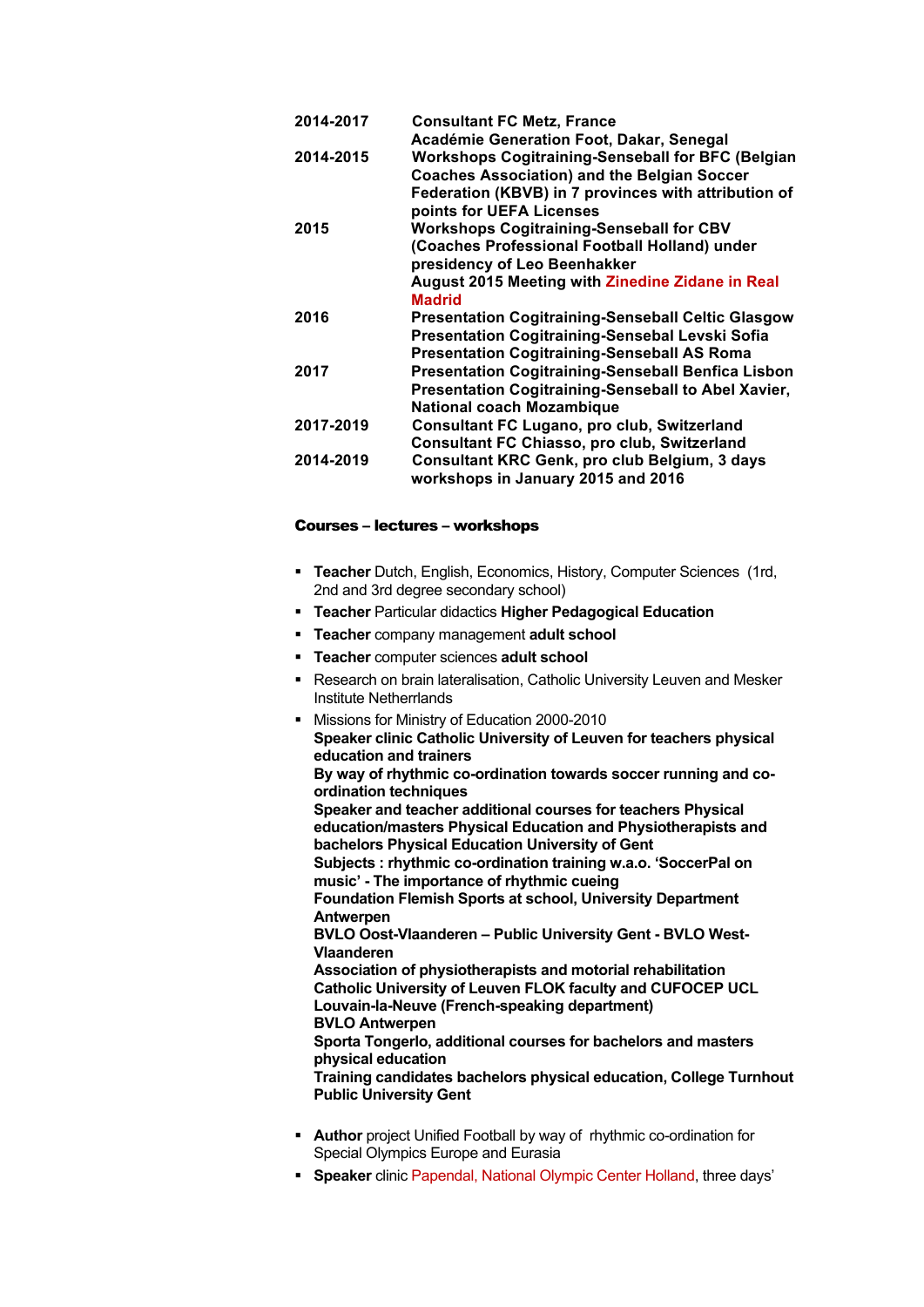courses of the Royal Association Bachelors and Masters Physicall Education, division Haarlem, Netherlands

- § **Speaker Flemish Coaches Platform, inter-academic organisation** Skilltraining by way of neurodidactics and –pedagogics Catholic University Leuven
- **E** Lecture and demonstration "Rhythmic cueing" for disabled people in Essen, Germany for Special Olympics Germany
- § **Speaker Colloqium "Football et recherches" organized by the University of Rouen and the French Football Association**
- § **Demonstration** "Rhythmic cueing" during **final EC U17 Spain-England**
- § **Workshop** England Thomas Becket Sports College
- **Demonstration** and presentation Rhythmic Cueing method at the **Grassroots Opening Show, FA Coventry**, June 2007
- § **Workshop "The influence of neurology on soccer development" in Amsterdam, March 2009 in presence of many trainer/coaches Holland, Belgium**
- § **Workshop "The influence of neurology on soccer development" in Brussels, November 2009 in presence of many trainer/coaches Holland, Belgium**
- § **Workshop (full week) Dynamo Minsk, Belarus, March 2011**
- § **Workshop "The influence of neurology on soccer development"**, **Bacons College London, UK**
- § **Workshops in Mental Health Institutes**: Oosterzele, Grimbergen, Mortsel en Geel: "Ritmic cueing and neuroplasticity"
- § **November 2011, full week presentation BCT in Real Madrid – 1st team together with Jose Mourinho**
- § **Gent, November 2011, Panathlon International, workshop: "The organization of a modern topsports academy: physical and didactical keypoints"**
- § **Poznan, Poland, December 2012, presentation Cogitraining and Senseball during "Sports and Science" conference**
- <sup>■</sup> 24<sup>th</sup> of April 2013 in National Olympic Center Holland, Papendal,  **Arhnem. 3 workshops regarding "New training strategies ball sports, innovation through neurology" for national coaches Dutch federations and technical directors pro clubs**
- **May 2013 workshop in Budapest for the Hungarian Federation**
- **July 2013 workshop in Algiers, Algeria for the Algerian Federation**
- **November 2013, presentation Cogitraining-Senseball in Manchester City**
- **November 2013 3 days workshops in Monaco for AS Monaco**
- **the 8th of November 2013, presentation together with ECA ( European Club Association under presidency of Karl Heinz Rummenige) in Galatasaray, club and university**
- **January 2014 Presentation Cogitraining-Senseball in Fort Lauderdale, Florida, USA, for MLS**
- **January 2014 Presentation Cogitraining NSCAA Convention, Philadelphia, USA**
- **February 2014, presentation Cogitraining-Senseball in La Masia, FC Barcelona**
- **July-August training camps in Plantation and Wellington, Florida, USA and practical workshops for US Soccer and NSCAA**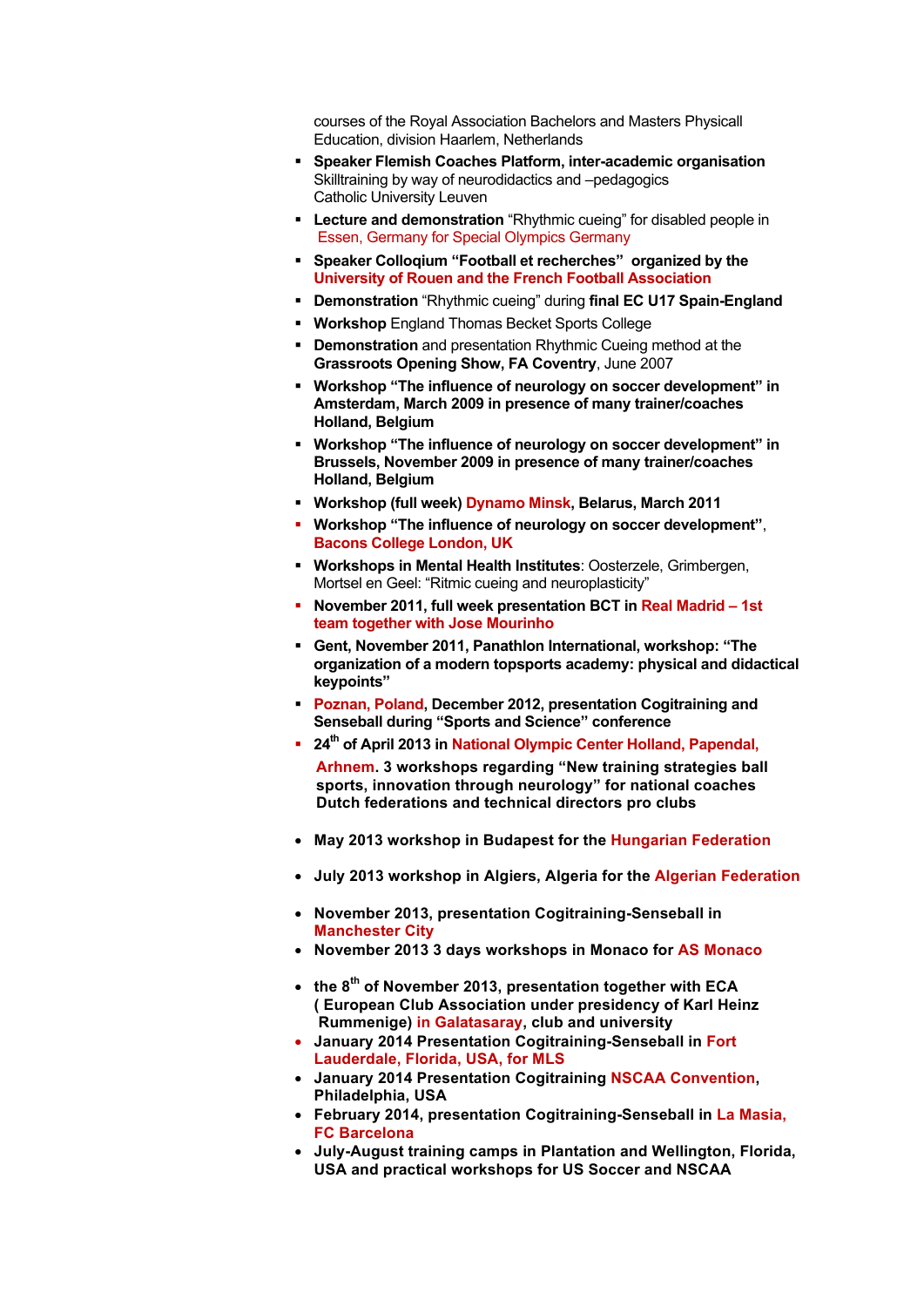- **January 2015 presentations NSCAA Philadelphia**
- **January 2016 presentations NSCAA Baltimore**
- **March 2016 Presentation Senseball in OSC Lille, France**
	- **July 2016 training camps FC Plantation, Florida**
	- **August-September 2016 training camp WILLEM II, Holland**
	- **September 2016 Presentation Brain Centred Learning TOPSPORTS Center Sittard Holland**
	- **September 2016 Workshop Cogitraining-Senseball Apeldoorn, Holland**
	- **October 2016 Presentation Cogitraining-Senseball Celtic Glasgow**
	- **November 2016 Presentation Cogitraining-Senseball AS Roma**
	- **January 2017 training camp KRC Genk, pro club Belgium**
	- **January 2017 Project Top Tennis Belgium Brain Centred Learning**
	- **February 2017 Presentation Cogitraining-Sensebal, Florida State International University**
	- **March 2017 Presentation Upgraded Cogitraining-Senseball program KANSAS CITY MLS**
	- **March 2017 Field session Toronto Soccer Summit, Canada**
	- **March 2017 Presentation Cogitraining-Senseball London Ontario, Canada**
	- **March 2017 Lecture Brain Centred Learning, moving and learning Flemalle, Belgium, French speaking community Ministry of Education**
- **April 2017 training camp and workshops in Greece, FC Nikivoulos**
- **June 2017 training camp for Italian youth players with coaches AC MILAN**
- **July the 1st 2017 , workshop in Milan organized by journalist "Gazetta Dello Sport"**
- **July 2018, workshop "Neurodidcatics in football", FC Leicester City, UK**
- **November 2018, workshops for teachers PE at University of Gent "Embodied cognition", how moving and learning goes together**
- **Eindhoven, November 2018, workshop "Neuro didactics for goalkeeper coaches" for KNVB, Dutch federation and KBVB, Belgian federation**
- **February 2019, workshop for Association Teachers PE in province of Ticino, Switzerland**
- **March 22nd – 26th 2019, workshops "Senseball, the metronome function", New Jersey, USA**
- **March 30th-31st, Bristol, workshop and demonstration "Senseball, the metronome function", UK**
- **May 2019 Task Force CFA Chinese Football Federation Presentation MBM (Michel Bruyninckx Method)**
- **Workshop "Teachers Physical Education", Ticino Switserland August 27th 2019**

#### **Publications**

Author articles soccer didactics "Dug Out", K.B.V.B. professional journal for trainers

Author training courses, webpublishing "Offside"

Author courses running and co-ordination techniques (SAC) BLOSO-V.T.S. Author "Soccerpal on music", rhythmic co-ordination training, official

registered training program by Belgian Ministry of Education

Author CD-rom "Soccerpal on music" in Dutch, French, German and English (Europe, North Africa, America, Japan and Australia)

Spreading the method and didactics regarding rhythmic co-ordination (tension regulation) and running techniques for ball sports, dancing schools, fitness-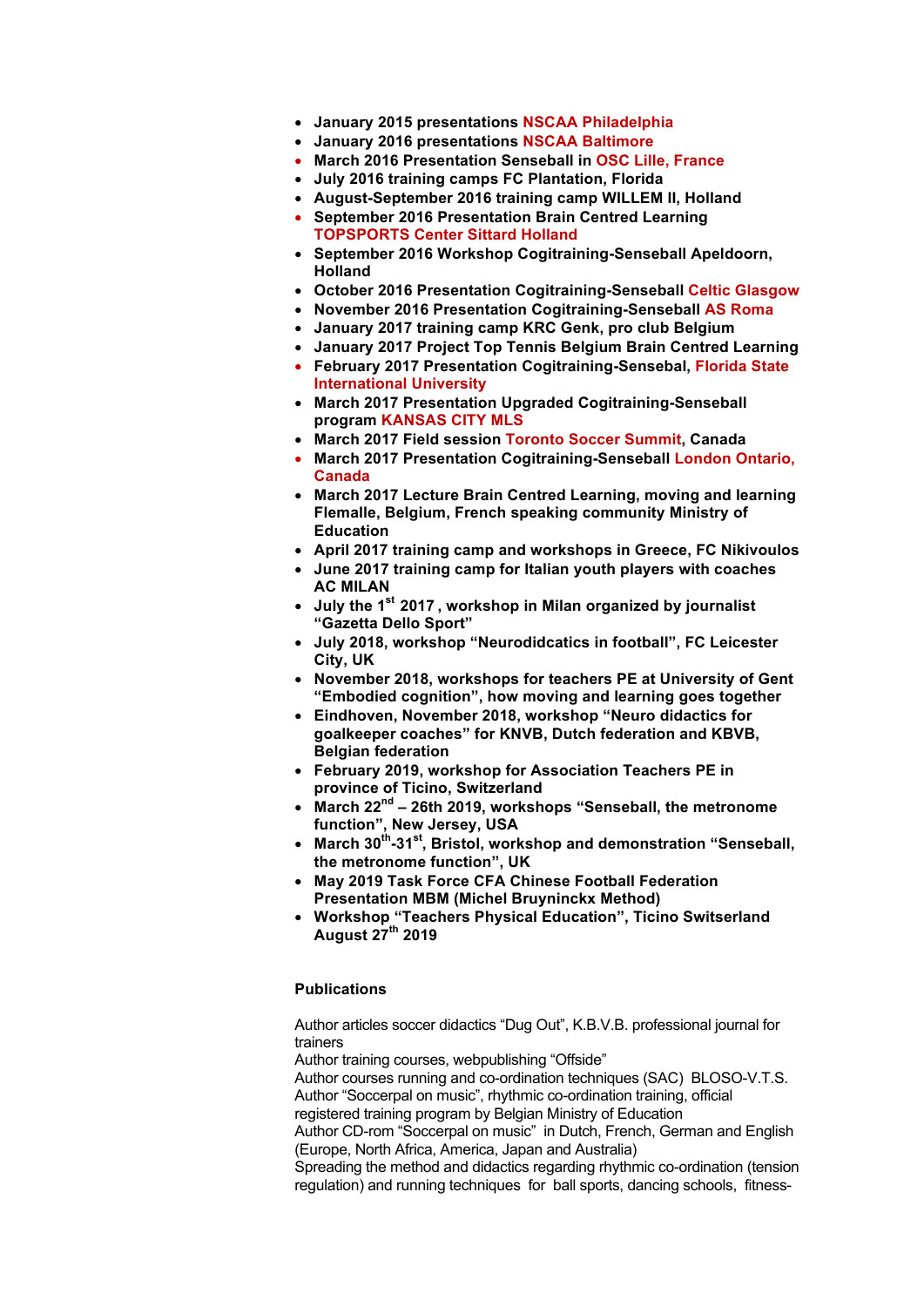and health clubs. Author DVD/video "Soccer in a holistic way" developed by order of The Flemish Indoor Soccer Association Author DVD "Rhythmic, visual and auditive cueing for senior people" Author courses "Soccer for disabled people" BLOSO-V.T.S. Author " Cueing in geriatrics" Author "Fall prevention for older people" Author "B&M Method, brain central learning in soccer"" Author "Brain Centred Learning in football" Author "Brain Centred Learning for senior people" – introduction Life Kinetiks for senior people Author MBM method for sports, educational system, children with learning problems

**Reward Dutch Football Federation**: label "More than soccer", granted for the extra social impact of a football program based on neurological research as a part of the courses organized by JVSA Apeldoorn

# References

| 1.  | " CNN Sport: Mind over matter: Soccer's bid to train the<br>brain                                                                                           |
|-----|-------------------------------------------------------------------------------------------------------------------------------------------------------------|
| 2.  | " CNN Sport: Mind over matter: Soccer's bid to train the<br>brain                                                                                           |
| 3.  | "Le Soir: Comment devenir un as du foot grâce à son<br>cerveau                                                                                              |
| 4.  | ^ CNN Sport: 2014 World Cup: Is Belgium football's coming<br>force?                                                                                         |
| 5.  | Mirror: Liverpool's Christian Benteke asks mind guru for<br>help adjusting to life in Anfield goldfish bowl                                                 |
| 6.  | Mirror: Liverpool news and transfer rumours: Mario<br>Balotelli was "overweight" when he left Reds to join Milan                                            |
| 7.  | Nieuwsblad: Dries Mertens organiseert voetbalkampen<br>voor jongeren                                                                                        |
| 8.  | A Het Laatste Nieuws: Kums was klein en tenger, dat klopt.<br>Maar als je verder keek, zag je dat hij anders was dan de<br>rest                             |
| 9.  | <b>^ Sports Illustrated: Standard Liege's Bruyninckx leads way</b><br>in developing mental capacity                                                         |
| 10. | <b>^ Gazet Van Antwerpen: Imke Courtois leert jongeren</b><br>SenseBall spelen in Nekkerhal                                                                 |
| 11. | <b>^ CNN Sport: AC Milan focuses on brain power to develop</b><br>young players                                                                             |
| 12. | A International Business Times: FC Metz Under-15s<br>demonstrate hypnotic SenseBall training routine                                                        |
| 13. | <b>^ Fanatik: Altınordu'da "beyin merkezli eğitim" dönemi</b><br>basladı                                                                                    |
| 14. | <b>^ Nueue Bürcher Zeitung: Ein russischer Unternehmer will</b><br>in Lugano die beste Fussball-Akademie der Schweiz<br>schaffen. Das finden nicht alle gut |

Press

**Author :Cogitraining" and "Senseball", brain centred learning in footbal**

## **PRO PLAYERS DELIVERED BY THE ACOMPANIMENT**

**Steven Dufour**, Standard de Liège, Belgian Champion 2007-2008 and 2008-2009, Golden Shoe 2008 and A-international FC Porto, Portugal, Burnley UK **Dries Mertens,** FC Napoli, Italy, Silver Shoe Holland Pro League 2009-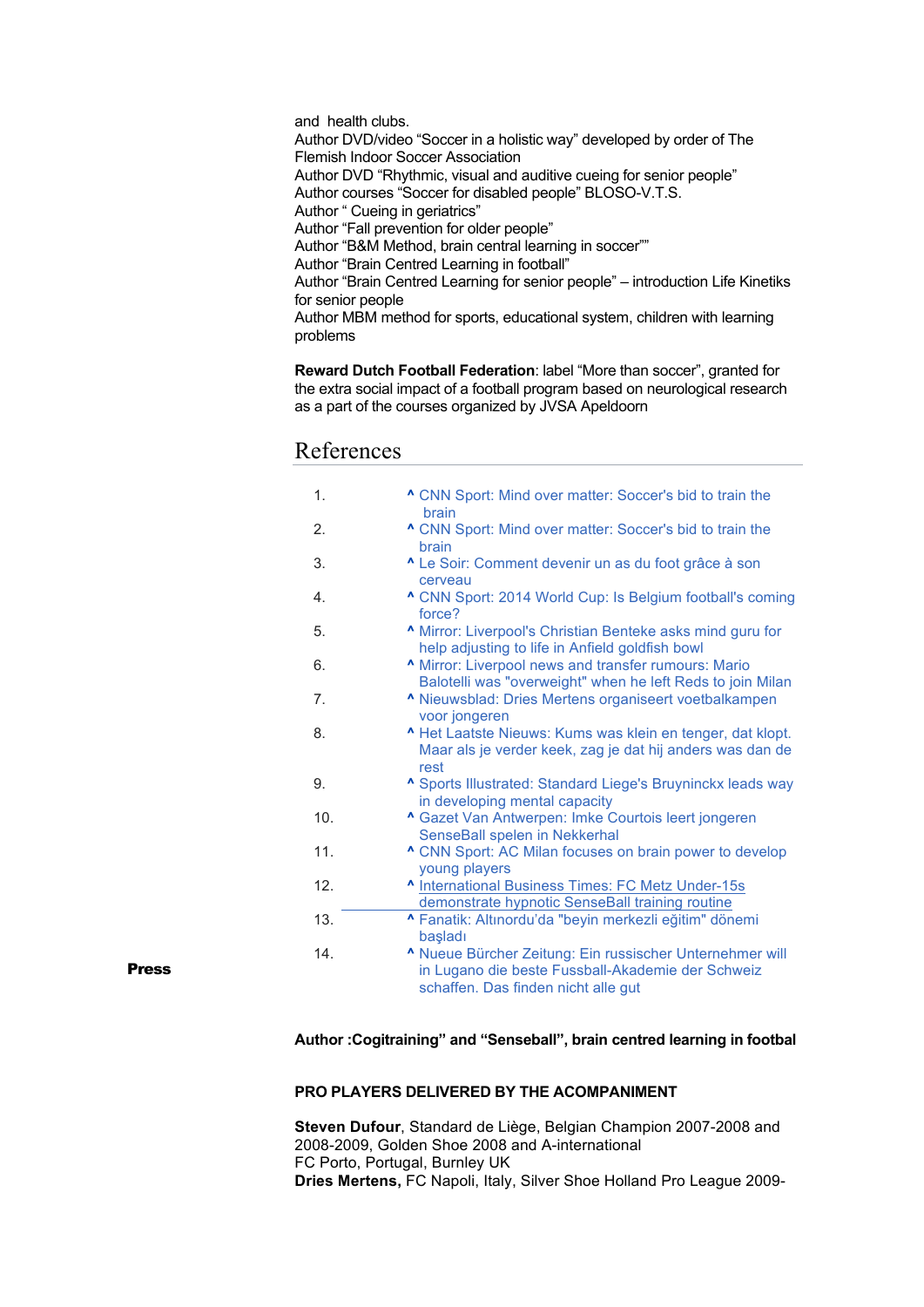2010  $(2^{nd}$  best player in Holland behind Suarez, Uruguay) – listed as one of the best 20 European soccer player 2011, A-international **Faris Haroun,** GBA, A-international, FC Middlesborough, FC Antwerp **Steve Colpaert,** Zulte-Waregem, A-international, FC Antwerp **Sven Kums,** Udinese, A-international – Golden Shoe Belgium 2016, RSC Anderlecht **Dennis Odoi, Fulham**, A-international **David Hubert,** AA Gent, A-international, OHL Leuven **Marvin Ogunjimi,** FC Mallorca, Spain, OHL Leuven, A-international **Frank Boeckx,** RSC Anderlecht, goalkeeper **Mike Van Hamel,** Westerlo, France, SK LIerse, goalkeeper, Beerschot-Wilrijk **El Khaddouri,** FC Napoli, Italy, PAOK Saloniki **Niels Schouterden,** KV Mechelen, FC Eupen-Aspire **Tom Pietermaat**, Beerschot-Wilrijk **Wannes VanTricht**, KV Mechelen

## **Female squad Belgium Red Flames**

Imke Courtois, captain, Standard de Liege Davina Philtjens, AJAX Amsterdam, Fiorentina, Italy Lenie Onzia, FC Twente, AA Gent Sofie Van Houtven, Ladies GENK Yana Daniels, RSC Anderlecht, FC Liverpool, UK

More info see: www.cogitraining.com and www.senseball.com VIDEOS

News articles regarding my work in world press: USA Canada Newspaper Zaman, Turkey Kazachstan Norway **Belgium** UK and English speaking countries: BBC website and Sports Illustrated http://news.bbc.co.uk/sport1/hi/football/9421702.stm http://sportsillustrated.cnn.com/2011/soccer/12/17/blizzard.sinnott.mental/ index.html **http://edition.cnn.com/2013/02/26/sport/football/football-brainmourinho-messi/index.html**

Dutch, French, English and German

| <b>References</b> | Yvan Cornu, Manager Refereeing UEFA, Nyon                                                          |
|-------------------|----------------------------------------------------------------------------------------------------|
|                   | Prof. Y. Vandenauwele, FLOK, Catholic University Leuven, department sports                         |
|                   | psychology                                                                                         |
|                   | Prof. R. Vranken, FLOK, Catholic University Leuven, Kinesiology                                    |
|                   | Urbain Lavigne, former governmental adviser minister of Education Flanders,<br>Frank Vandenbroecke |
|                   | Prof. Paul De Knop, former governmental adviser minister of sports, rector                         |
|                   | <b>VUB (Free University Brussels)</b>                                                              |
|                   | Ivo Vanaken former Top-class manager Flanders, and former director world                           |
|                   | famous Flemish tennis school (Kim Clijsters and Justine Henin)                                     |
|                   | Any Devreker, pedagogical adviser physical education                                               |
|                   | Andre Peeters, Special Olympics Belgium                                                            |
|                   | Beverly Hill, Special Olympics Europe and Eurasia                                                  |
|                   | Robert Waseige, former coach Belgian National Team                                                 |
|                   | Aldo Dolcetti, director methodology AC Milan                                                       |
|                   | Filippo Galli, director AC Milan Youth Academy                                                     |